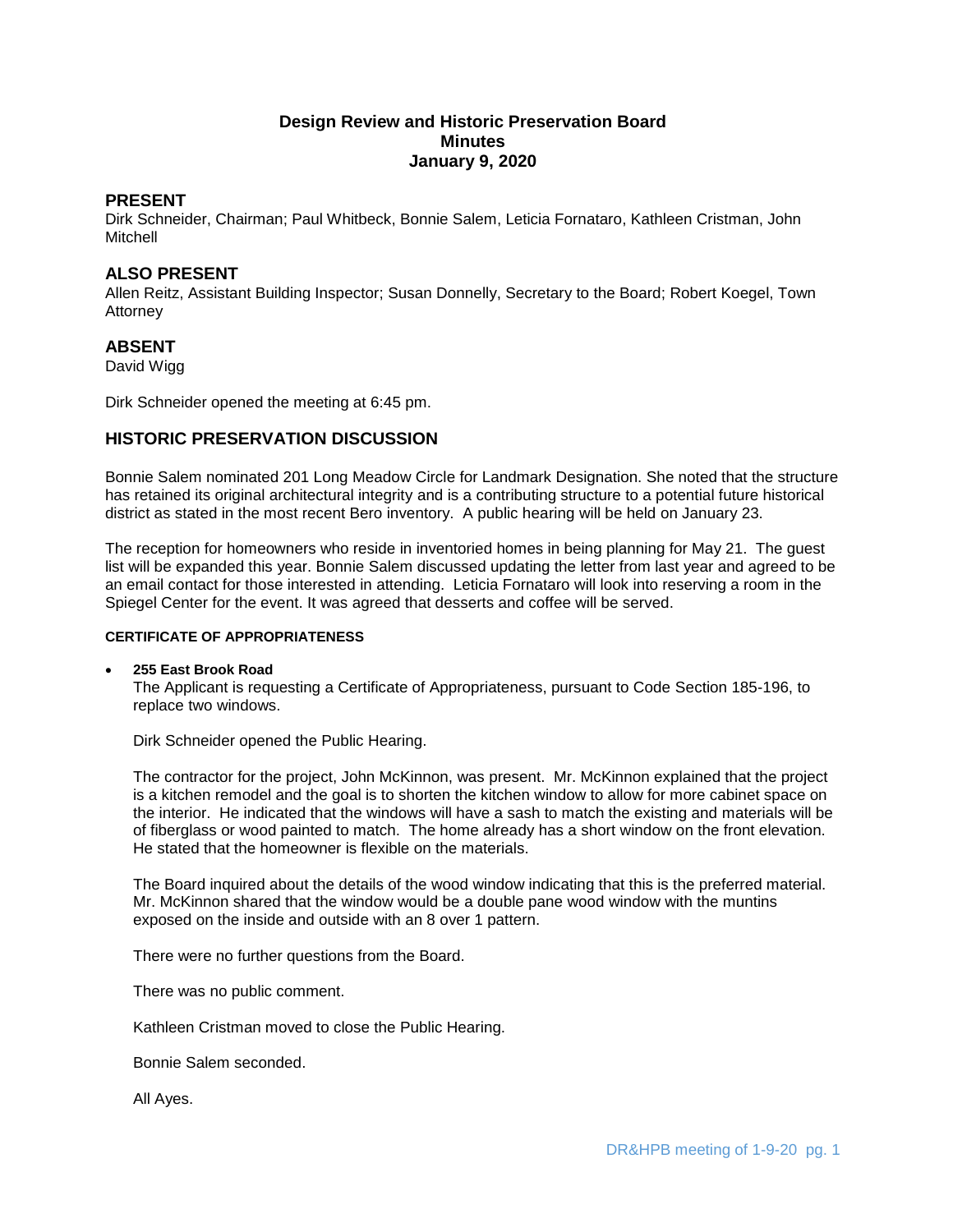A resolution was read to grant a Certificate of Appropriateness for this project to the Homeowner.

Dirk Schneider called for a roll vote.

| Dirk Schneider       | Aye    |
|----------------------|--------|
| David Wigg           | Absent |
| <b>Bonnie Salem</b>  | Aye    |
| Kathleen Cristman    | Aye    |
| Leticia Fornataro    | Aye    |
| John Mitchell        | Aye    |
| <b>Paul Whitbeck</b> | Aye    |

The granting of the Certificate of Appropriateness is made subject to the following specific conditions:

- a. The window is to be wood with simulated lites (8/1/) with color to match existing.
- b. The work is to be completed by 12/31/2020.

## **21 Founders Green**

The Applicant is requesting a Certificate of Appropriateness, pursuant to Code Section 185-196, to add a sun porch. This property is zoned RN - Residential and is located in a historic district.

Dirk Schneider opened the Public Hearing.

Phil Hart of Patio Enclosures was present to discuss the application with the Board.

Mr. Hart explained that the pergola would be removed and the present landing and steps would be moved. He stated that the Homeowners Association has granted approval and that this house is the second to last home at the end of the development and masked by trees.

The Board discussed the man door on the side. Mr. Hart submitted an updated drawing that depicted that the man door would not be covered up by the addition.

The Board suggested that the siding of the home be carried over to the side of the roofed area on the new sunroom to provide continuity.

There was no public comment.

Bonnie Salem moved to close the Public Hearing.

Kathleen Cristman seconded.

All Ayes.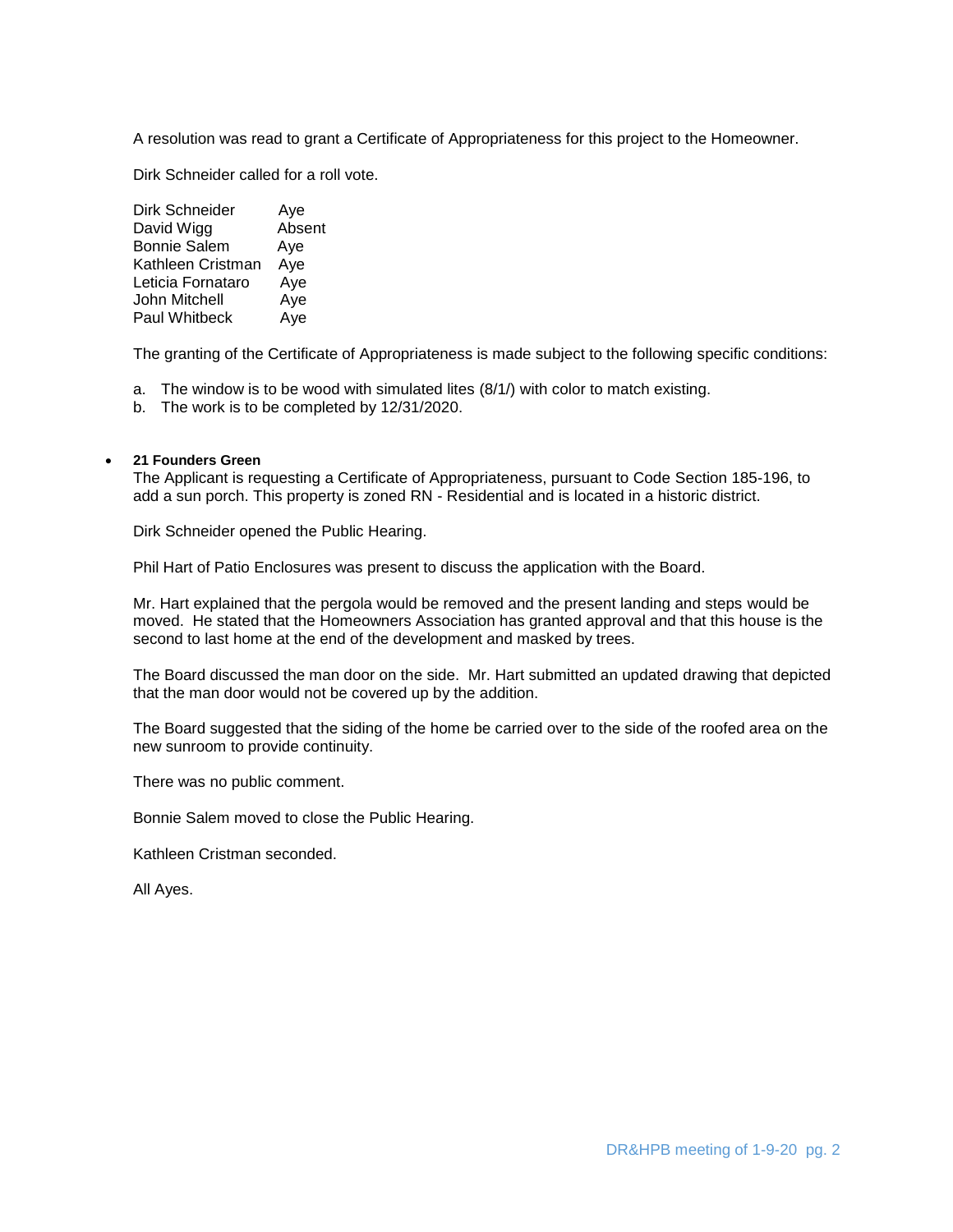A resolution was read to grant a Certificate of Appropriateness for this project to the Homeowner.

Dirk Schneider called for a roll vote.

| Dirk Schneider       | Aye    |
|----------------------|--------|
| David Wigg           | Absent |
| <b>Bonnie Salem</b>  | Aye    |
| Kathleen Cristman    | Aye    |
| Leticia Fornataro    | Aye    |
| John Mitchell        | Aye    |
| <b>Paul Whitbeck</b> | Aye    |

The granting of the Certificate of Appropriateness is made subject to the following specific conditions:

- a. The construction will reflect the new rendering submitted (exhibit A) and the new layout of the exterior steps.
- b. The work will be completed by December 31, 2020.

## **RESIDENTIAL APPLICATION FOR REVIEW**

## **5 Winding Road**

The Applicant is requesting design review for a dining and living room addition. The addition will be located on the south side of the home and will be approximately 336 sq. ft. The applicant did appear before the Zoning Board on 12/16/2019 and was approved for a front setback variance.

Kevin Feor was present to discuss the application with the Board.

The construction will involve installing two shorter windows on the addition. The hip roof will be extended. Mr. Feor indicated that the entire roof will be replaced.

Dirk Schneider moved to approve the application as submitted.

Kathleen Cristman seconded.

All Ayes.

#### **RESIDENTIAL APPLICATION FOR REVIEW – NEW HOME**

#### **17 Blackwood Circle**

The Applicant is requesting design review for the construction of a new single-family one story home. The home will be approximately 1984 sq. ft. and will be located in the Wilshire Hill Development.

Jeff Brokaw of Morrell Builders was present to discuss the application with the Board.

This is a home in the new section of Wilshire Hill.

The Board discussed their concern with the massing on the left side elevation which only reflects three small windows on the lower level leaving a large expanse of siding on the upper level.

The Board did express their appreciation of the use of the courtyard design for the garage.

John Mitchell moved to accept the application as submitted.

Dirk Schneider seconded.

Ayes - Schneider, Salem, Mitchell, Fornataro, Whitbeck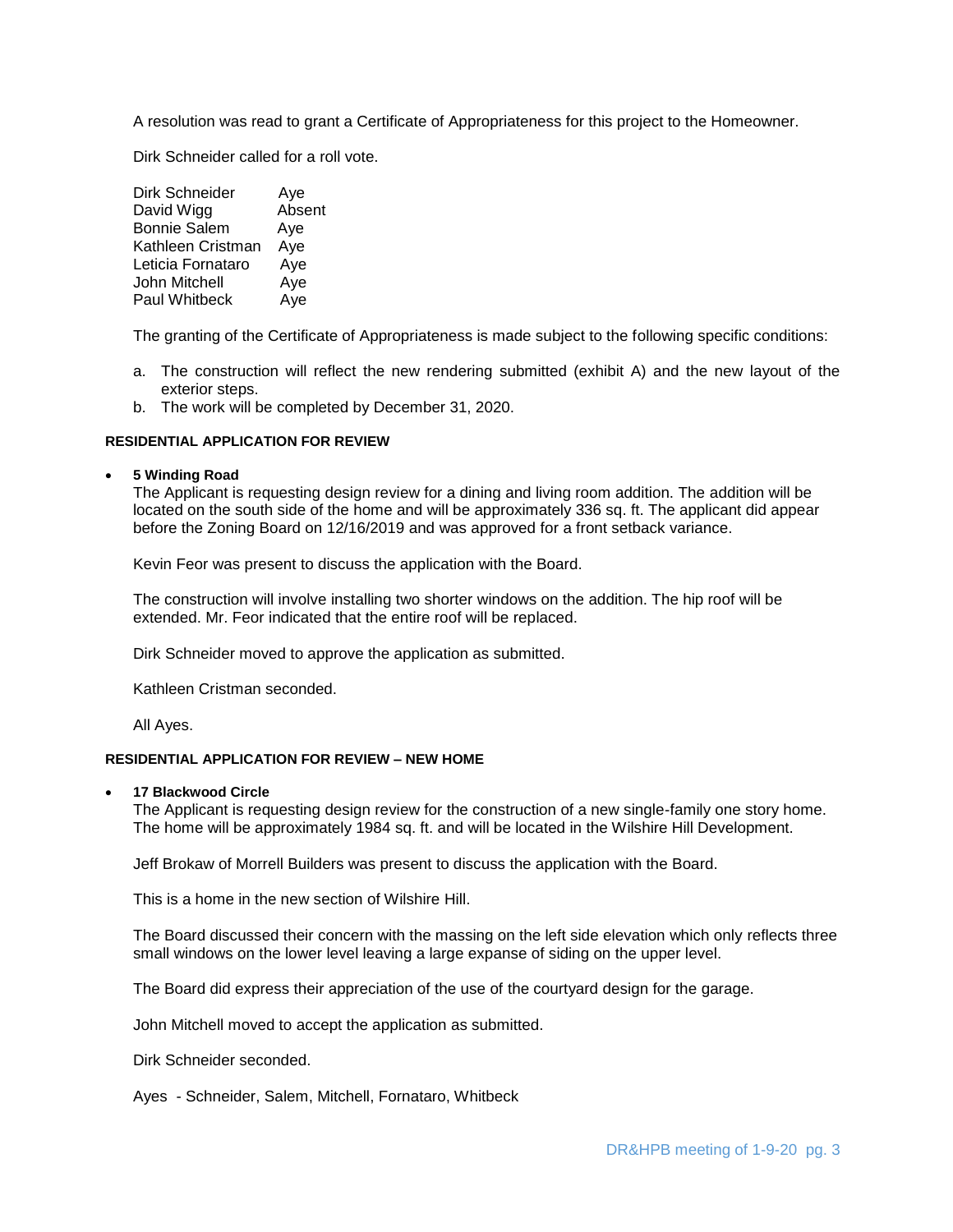Nay – Cristman

#### **COMMERCIAL APPLICATION FOR REVIEW**

#### **3349 Monroe Avenue – Deka Lash**

The Applicant is requesting design review for the addition of a business identification sign. The sign will be approximately 12.10 sq. ft. and will identify the "Deka Lash" business. The sign will be internally illuminated pan channel letters with acrylic face in white and magenta.

Homera Gonzales was present to discuss the application with the Board.

Mr. Gonzales stated the sign would be internally lit LED.

The area will be painted to match the other panels.

Paul Whitbeck moved to accept the application as submitted.

Bonnie Salem seconded.

All Ayes

## **3349 Monroe Avenue – Spenga**

The Applicant is requesting design review for the addition of a business identification sign. The sign will be approximately 45.41 sq. ft. and will identify "Spenga spin, strength and yoga". The sign will be internally illuminated pan channel letters.

Homera Gonzales was present to discuss the application with the Board.

Mr. Gonzales stated the sign would be internally lit LED and conforms to the Town sign code.

Kathleen Cristman moved to accept the application as submitted.

John Mitchell seconded.

All Ayes

#### **5611 Palmyra Road**

The Applicant is requesting design review for the construction of a detached garage and exterior renovations. The garage will be approximately 560 sq. ft. and will be located to the southeast side of the existing building. The existing building will receive new lap siding, shake siding, new shutters and a new entrance canopy.

Dan Mossien was present to discuss the application with the Board.

Paul Whitbeck and Leticia Fornataro indicated that they are acquainted with Mr. Mossien but that it would not affect their vote.

Mr. Mossien shared an exterior drawing of the proposed work and showed color samples of the siding.

Bonnie Salem moved to accept the application as submitted.

Paul Whitbeck seconded.

All Ayes.